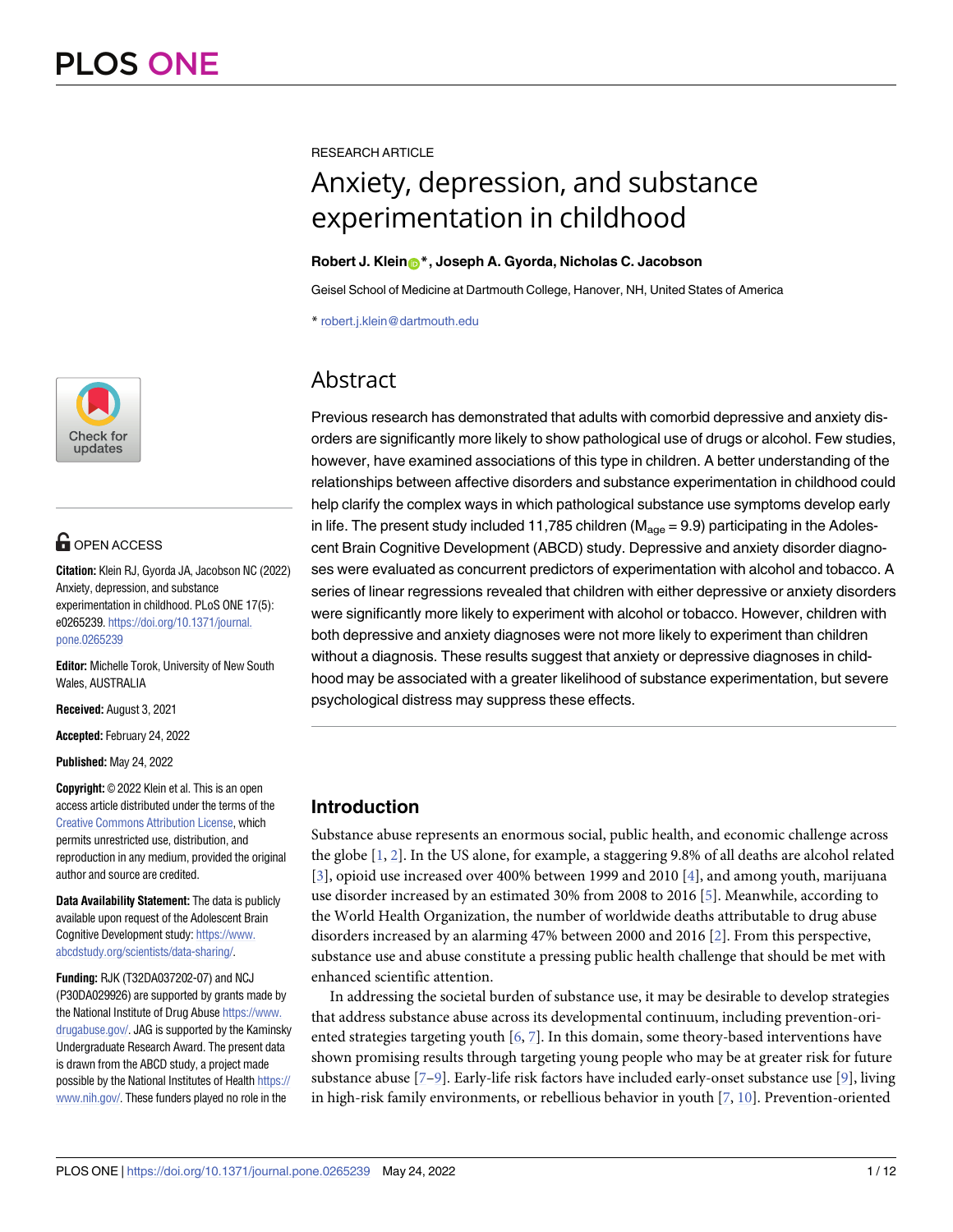<span id="page-1-0"></span>study design, data collection and analysis, decision to publish, or preparation of the manuscript.

**Competing interests:** The authors have declared that no competing interests exist.

interventions are desirable both because they represent an additional tool in the fight against substance use, and because they can be administered by parents, teachers, or trained volunteers [\[11\]](#page-9-0), lessening the burden on overworked and outnumbered mental health professionals [\[12\]](#page-9-0). From this perspective, the more we know about key substance use risk factors and risk processes that manifest in young people, the better able we will be to design effective interventions and identify youth who need help the most [[6\]](#page-9-0).

One important substance use risk factor has been early onset of substance experimentation [\[13–16\]](#page-9-0). For instance, [[14](#page-9-0)] showed that 11- to 12-year-olds who experimented with alcohol were (a) almost twice as likely to develop dependence later in life than youth who began experimenting at age 13–14, and (b) at over fifteen times greater risk than youth who began experimentation after age 18. Research investigating these processes in childhood has also shown associations between substance experimentation (in the form of sipping alcohol) and risk for future problematic alcohol consumption as early as age nine, even after controlling for parental risk profiles [[16](#page-9-0)].

Critically, though, there is much to learn about features of childhood life or temperament that may impact childhood experimentation with drugs or alcohol. We propose that a more comprehensive knowledge concerning the specific childhood characteristics or processes that are associated with substance experimentation at this age would enhance our ability to both (1) design effective interventions to support youth who exhibit earl life substance use or experimentation, and (2) identify youth who are more likely to experiment with drugs or alcohol, thereby enabling timely support that could address risky substance use behavior before it has a chance to ruin lives. In sum, there is evidence linking early-life substance experimentation to substance abuse later in life, but more research is need to understand the processes and mechanisms that may impact this childhood experimentation.

In the present cross-sectional study, we examine a large representative sample of children to investigate the extent to which the presence of affective disorders early in life is associated with concurrent substance experimentation. We focus specifically on substance experimentation among children for two reasons. First, as we have said, experimentation with drugs or alcohol earlier in development is an important risk factor for future substance dependence. Second, we place an emphasis on substance experimentation because this behavior is present in childhood, while more significant substance use is not [\[17\]](#page-9-0). For instance, a large sample of 9–17-year-olds showed that only 1.2% of these youth had abused drugs or alcohol [[18](#page-9-0)]. Thus, a potentially effective research approach for better understanding the developmental etiology of adult substance abuse may be to focus on the covariates—and potential drivers—of substance experimentation in childhood.

When considering early-life factors or processes that might contribute to experimentation with drugs or alcohol, it is useful to consider that substance abuse disorders in adulthood are typically preceded by affective pathologies such as depressive or anxiety disorders [\[19–](#page-9-0)[24](#page-10-0)]. In addition, individuals who experience comorbid depressive and anxiety disorders tend to suffer greater emotional or affective distress as well as experience more severe substance use symptoms [\[25–27\]](#page-10-0). Thus, there is ample evidence that mental health problems related to negative affect may drive substance use in adults. These ideas are consistent with self-medication theories of substance abuse [[24](#page-10-0)], as well as with transdiagnostic research and theory suggesting that dysregulated negative affect, such as intense sadness or anxiety, is a core diathesis across psychopathologies, including substance abuse [\[24,](#page-10-0) [28,](#page-10-0) [29\]](#page-10-0). Similar arguments have been proposed suggesting that difficulties with *managing* negative affect may drive substance abuse [\[29\]](#page-10-0).

Importantly, there is some evidence of these links between excessive negative affect and substance use earlier in life. For instance, previous research has shown that substance use in teens has been mediated by a belief that substance consumption (smoking cigarettes) may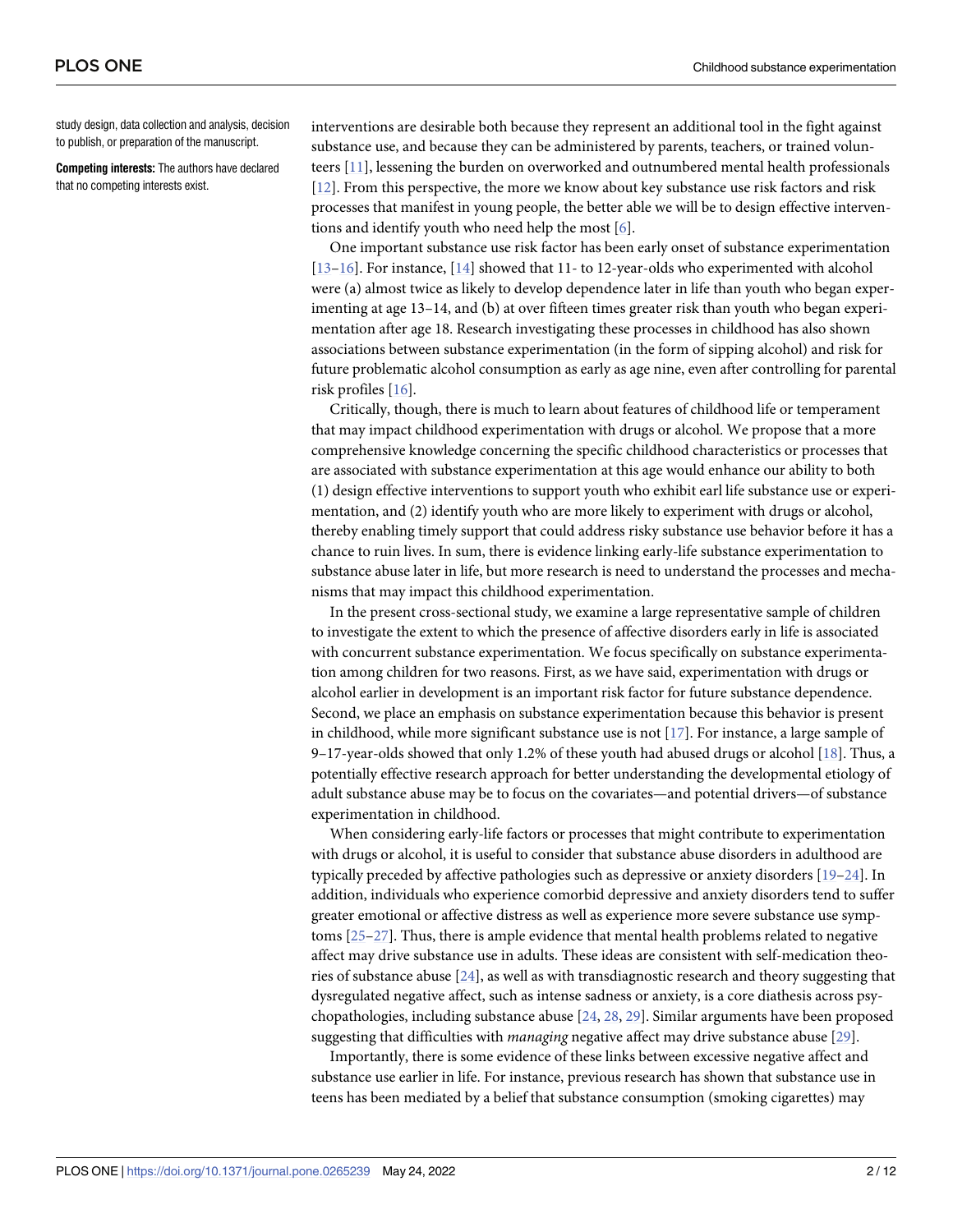<span id="page-2-0"></span>reduce negative affect [\[30\]](#page-10-0). Relatedly, previous research has shown that a desire to escape negative feelings has mediated substance use as early as elementary school [\[31\]](#page-10-0). Thus, there are theoretical reasons to expect that significant depression or anxiety may represent important risk factors for substance consumption, even in children.

Although there is little direct evidence linking childhood pathological anxiety or depressive symptoms to concurrent substance use, childhood depressive or anxiety disorders have been linked with substance use problems later in life  $[32-34]$ . For instance, in a longitudinal study of 11-year-olds, internalizing disorders such as depressive disorders were predictive of substance use at age 14 [[33\]](#page-10-0). Along these lines, childhood anxiety and depressive symptoms often co-occur [[35](#page-10-0)], and, similar to adults with more serious mental illness, children who experience comorbid affective disorders could be at greater risk for developing early warning signs of substance use difficulties such as substance experimentation.

The aims of the present study are predominantly to examine the relationship between late childhood (e.g., age 9–12) affect-mediated disorders—both depressive and anxiety disorders and concurrent substance experimentation. Here, given the prominence of self-medication theories of substance consumption [\[24\]](#page-10-0), as well as links between substance use early in life and a desire to escape negative affect or emotions [[30](#page-10-0), [31](#page-10-0)], we hypothesized (1) that children with either a depressive or an anxiety disorder will be more likely to try alcohol or tobacco. We were also interested in the effect of co-occurring anxiety and depressive disorders on children's tendency to experiment with substances. For reasons similar to the ones used to formulate our first hypothesis, we hypothesized (2) that children diagnosed with both depressive and anxiety disorders would be more likely to experiment with alcohol or tobacco than children with depressive or anxiety disorders alone.

Importantly, key features of the home environment may simultaneously influence both children's mental health status and substance experimentation behavior. For this reason, the present study sought to control for confounds of this type. Among such environmental influences, parental socioeconomic status (SES) is perhaps the most salient. SES, for example, has been predictive of an array of environmental factors linked to substance experimentation such as parental support and monitoring [\[36\]](#page-10-0) or the likelihood of being raised by a single parent [\[37\]](#page-10-0). Accordingly, the present models control for SES, as well as for gender and age of the child.

# **Materials and method**

#### **Participants and general procedures**

The present study leveraged cross-sectional data drawn from the baseline assessment wave of the Adolescent Brain Cognitive Development (ABCD) study [[38](#page-10-0)]. The ABCD study is an ongoing developmental project focusing on a nationally representative sample of 11,785 American youths and their parents. The present dataset was drawn exclusively from Wave 1 of the ABCD study, where participants were aged 9 to 12 years ( $M_{\text{age}}$  = 9.9, 47.9% female, 63.3% white, 15.7% African American, 7.2% Asian, 12.4% multiple races, and 1.3% other race; see [Table](#page-3-0) 1). Of the participants, 1,720 were twins. Although we recognize that relying on crosssectional data of this type presents important limitations, the goal of the present work was to examine the correlates of substance experimentation as early in life as possible. Thus, our optimal dependent variable was assessed at baseline only. This present ABCD baseline assessment dataset is publicly available to anyone upon request and can be accessed via the ABCD's study's website at: [https://www.abcdstudy.org/scientists/data-sharing/.](https://www.abcdstudy.org/scientists/data-sharing/)

The present cross-sectional data was collected between September 1, 2016 and August 31, 2018 at 21 sites across the United States. Recruitment procedures were designed to obtain a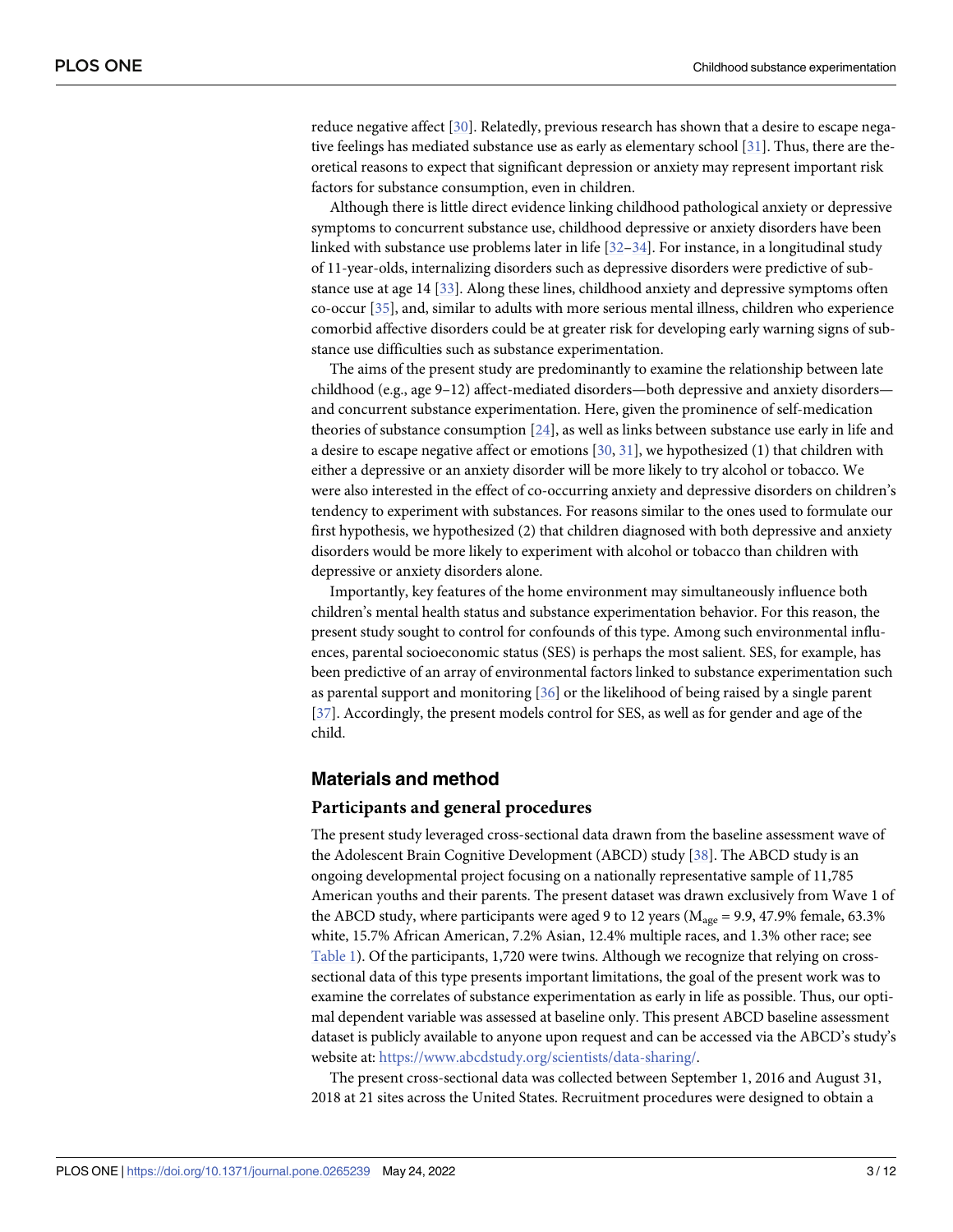| <b>Descriptive Values</b>                         |  |  |
|---------------------------------------------------|--|--|
| $M = 9.9$ , $SD = .62$                            |  |  |
| 47.9% female                                      |  |  |
| 63.3% white, 15.7% Black, 7.2% Asian, 13.7% other |  |  |
| $Median = 75-100k$                                |  |  |
| $M = 16.2$ years of education                     |  |  |
| $N = 385(3.27%)$                                  |  |  |
| $N = 593(5.03\%)$                                 |  |  |
| $N = 98(0.83%)$                                   |  |  |
| $M = .24$ , $SD = .44$                            |  |  |
| $M = .23$ , $SD = .42$                            |  |  |
| $M = .01$ , $SD = .09$                            |  |  |
|                                                   |  |  |

<span id="page-3-0"></span>

|  | Table 1. Descriptive statistics of children in the ABCD study ( $N = 11785$ ). |  |  |  |
|--|--------------------------------------------------------------------------------|--|--|--|
|--|--------------------------------------------------------------------------------|--|--|--|

<https://doi.org/10.1371/journal.pone.0265239.t001>

sample that closely approximates the national population demographics averages related to ethnicity, SES, sex, race, and neighborhood characteristics [[38](#page-10-0)]. Participants were primarily recruited from elementary schools; however, approximately 10% of the sample was obtained using other strategies, such as referrals from the current sample, outreach to community activity groups, and publicly available mailing lists. For additional information about the ABCD project methods and study design, see [abcdstudy.org](http://abcdstudy.org) or [[38](#page-10-0)]. In addition, further details on the sample, as well as measure and compensation information, have been previously published [\[39,](#page-11-0) [40\]](#page-11-0). All participants agreed to take part in the study and informed consent was obtained from legal guardians. All procedures received ethical approval from the relevant local institutional review boards [\[38\]](#page-10-0).

#### **Measures**

**Depressive and anxiety diagnoses.** See Table 1 for descriptive statistics for all variables. Depressive Diagnosis (593 participants coded as diagnosed, or 5.03%) and Anxiety Diagnosis (385 participants coded as diagnosed, or 3.27%) predictors were dichotomous and assessed using an abridged computerized version of the Kiddie Schedule for Affective Disorders and Schizophrenia DSM-5 (KSADS-5). The KSADS-5 was administered and scored by computer and completed jointly by children and parents. This procedure has shown strong reliability relative to the standard KSADS interview [[39](#page-11-0)]. Depressive disorders were coded as a 1 if children had a past diagnosis or current KSADS-5 diagnosis of major depressive disorder, persistent depressive disorder (dysthymia), or an unspecified depressive disorder, and as a 0 if none of these was present. For anxiety disorders, a value of 1 indicated having a past diagnosis or current KSADS-5 diagnosis of social anxiety disorder or generalized anxiety disorder (GAD), and a value of 0 indicated having no current or prior history of social anxiety disorder or GAD. No children in the present dataset had missing data for these diagnoses.

**Substance experimentation.** Experimentation was assessed using a computerized form of the Timeline Follow Back questionnaire [\[41\]](#page-11-0). Binary substance-specific scores were first calculated. For alcohol experimentation, youth received a 1 if they reported trying any form of alcohol (e.g., "... have you EVER TRIED ... at any time in your life... [a sip of alcohol such as beer, wine, or liquor (rum, vodka, gin, whiskey")]), and a 0 if they had not. Identically structured items assessed whether youth had "ever tried" a tobacco product, including a single "puff". In total, 2656 children reported alcohol experimentation, 92 reported tobacco experimentation, and 56 reported trying both alcohol and tobacco. Finally, a single substance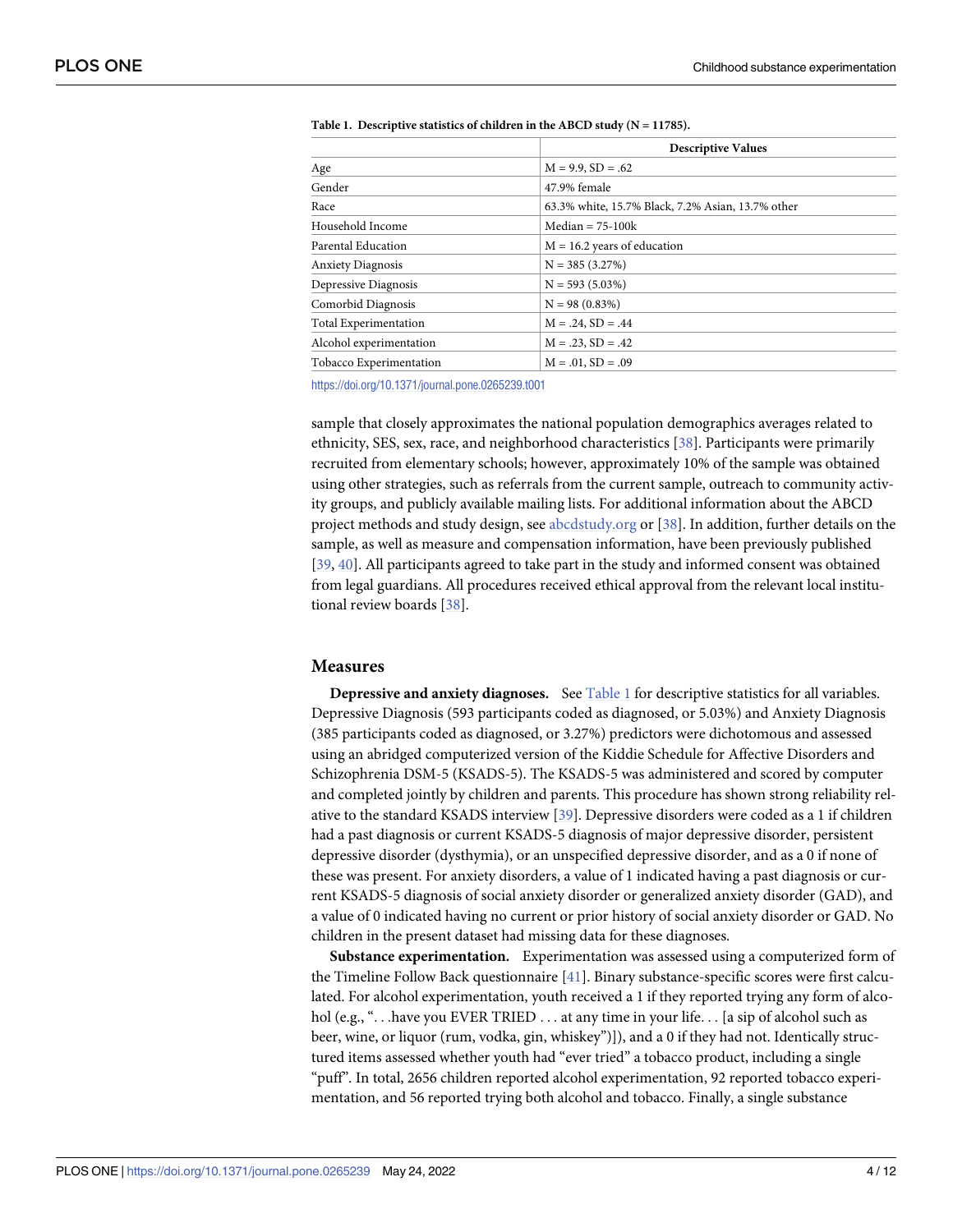<span id="page-4-0"></span>experimentation score was calculated for each youth that equaled the sum of both alcohol and tobacco experimentation ( $M = .24$ ,  $SD = .44$ ).

**Substance consumption.** Consumption of an entire alcoholic beverage or entire cigarette —as opposed to a sip or a puff—was also assessed with 2 items: "How many STANDARD DRINKS of ALCOHOL such as beer, wine, or liquor (rum, vodka, gin, whiskey) have you had in your life?" and "How many TOBACCO PRODUCTS have you used in your life? (e.g., # of [entire] cigarettes)". Rates of total consumption were very low for alcohol or tobacco consumption (0.2% of children reported drinking a single beer or more at any time in their lives; 0.2% of children reported consuming an entire cigarette or more). Because these base rates were very low, these variables are included for descriptive purposes only and are not incorporated into formal analyses.

**Control variables.** Control Variables included sex, age, and parental socioeconomic status (SES). Sex was encoded using a "biological sex at birth" item. SES was calculated by standardizing and averaging each parent's self-reported educational attainment (highest grade completed) and self-reported total household income.

# **Results**

Three initial linear regressions were calculated to model links between depressive disorders, anxiety disorders, and general substance experimentation in childhood. All outcome variables were a sum score of two binary substance experimentation variables (having tried alcohol or cigarettes). These three models were performed using the GLM function in R version 4.0.1 [\[42\]](#page-11-0). All models included control variables of household SES, age, and gender.

#### **Generalized substance experimentation**

The results of these three regressions can be seen in Table 2. In all models, both depressive and anxiety diagnoses were linked to greater substance experimentation among children. The final model also revealed a significant interaction between depressive and anxiety diagnoses. To understand these main and interaction effects, we calculated 95% confidence intervals for mean experimentation levels in all four possible diagnostic groups (no diagnosis, depressive, anxiety, and co-occurring depressive and anxiety diagnoses). These means and confidence intervals were plotted in [Fig](#page-5-0) 1, which shows the extent to which having a depressive or anxiety diagnosis was associated with increased substance experimentation among children. In addition, [Fig](#page-5-0) 1 reveals that children with co-occurring depressive and anxiety diagnoses were not more likely to experiment with substances than children without these diagnoses. This

|  |  |  |  |  | Table 2. Three models examining affective diagnostic status as a predictor of generalized substance experimentation. |  |
|--|--|--|--|--|----------------------------------------------------------------------------------------------------------------------|--|
|--|--|--|--|--|----------------------------------------------------------------------------------------------------------------------|--|

| Predictor(s)             | Outcome                   |        | SE  |         |       |
|--------------------------|---------------------------|--------|-----|---------|-------|
| Model 1                  |                           |        |     |         |       |
| Depressive Diagnosis     | Substance Experimentation | .08    | .02 | 4.07    | <.001 |
| Model 2                  |                           |        |     |         |       |
| <b>Anxiety Diagnosis</b> | Substance Experimentation | .08    | .02 | 3.29    | <.001 |
| $Model 3$                |                           |        |     |         |       |
| Depressive Diagnosis     | Substance Experimentation | .09    | .02 | 4.18    | <.001 |
| <b>Anxiety Diagnosis</b> |                           | .10    | .03 | 3.53    | <.001 |
| Depressive x Anxiety     |                           | $-.16$ | .06 | $-2.73$ | .006  |

*Note*: All models control for age, sex, and parent SES.

<https://doi.org/10.1371/journal.pone.0265239.t002>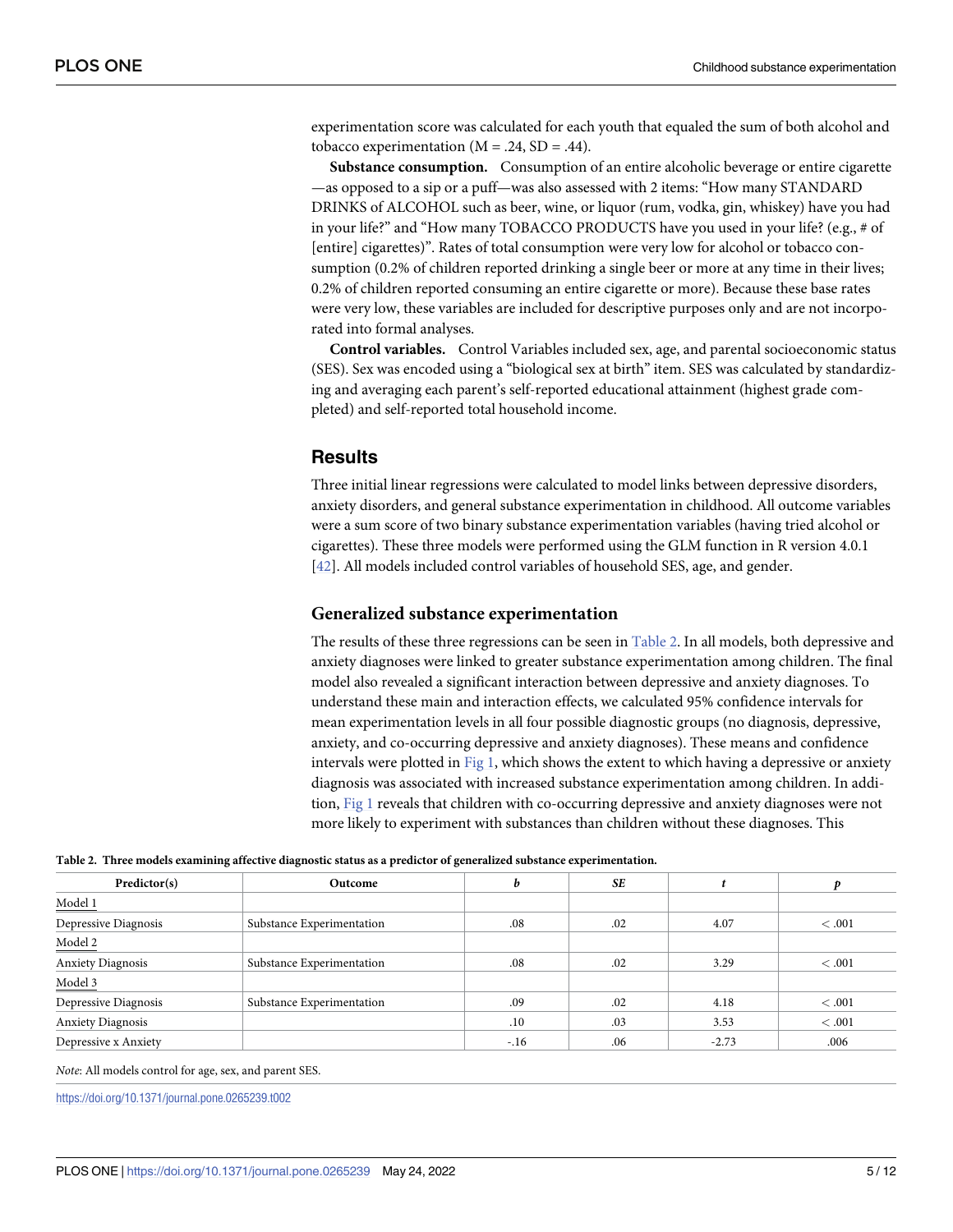<span id="page-5-0"></span>



interaction finding contrasts with our hypotheses and suggests that children with comorbid anxiety and depressive disorders may be at lesser risk of trying substances compared to those with either an anxiety or depressive disorder.

#### **Substance specific models**

In two follow-up logistic regressions, we re-ran the previous interaction models but examined the binary alcohol experimentation and tobacco experimentation outcomes separately. The results of these models are summarized in [Table](#page-6-0) 3. These models also included control variables of age, SES, and gender.

The alcohol model results mirrored those of the previous generalized substance experimentation models. Logit coefficients indicated that both a depressive (odds ratio = 1.51,  $z = 3.83$ , p = .001) or an anxiety disorder (odds ratio = 1.58, z = 3.32, p = *<* .001) caused the model to expect significantly increased odds of trying alcohol, while the interaction coefficient was significant and negative (odds ratio = .47,  $z = -2.47$ ,  $p = .014$ ). Because this interaction coefficient equaled zero unless a participant had both disorders, this coefficient indicated that the presence of co-occurring disorders led the model to adjust significantly downward the odds of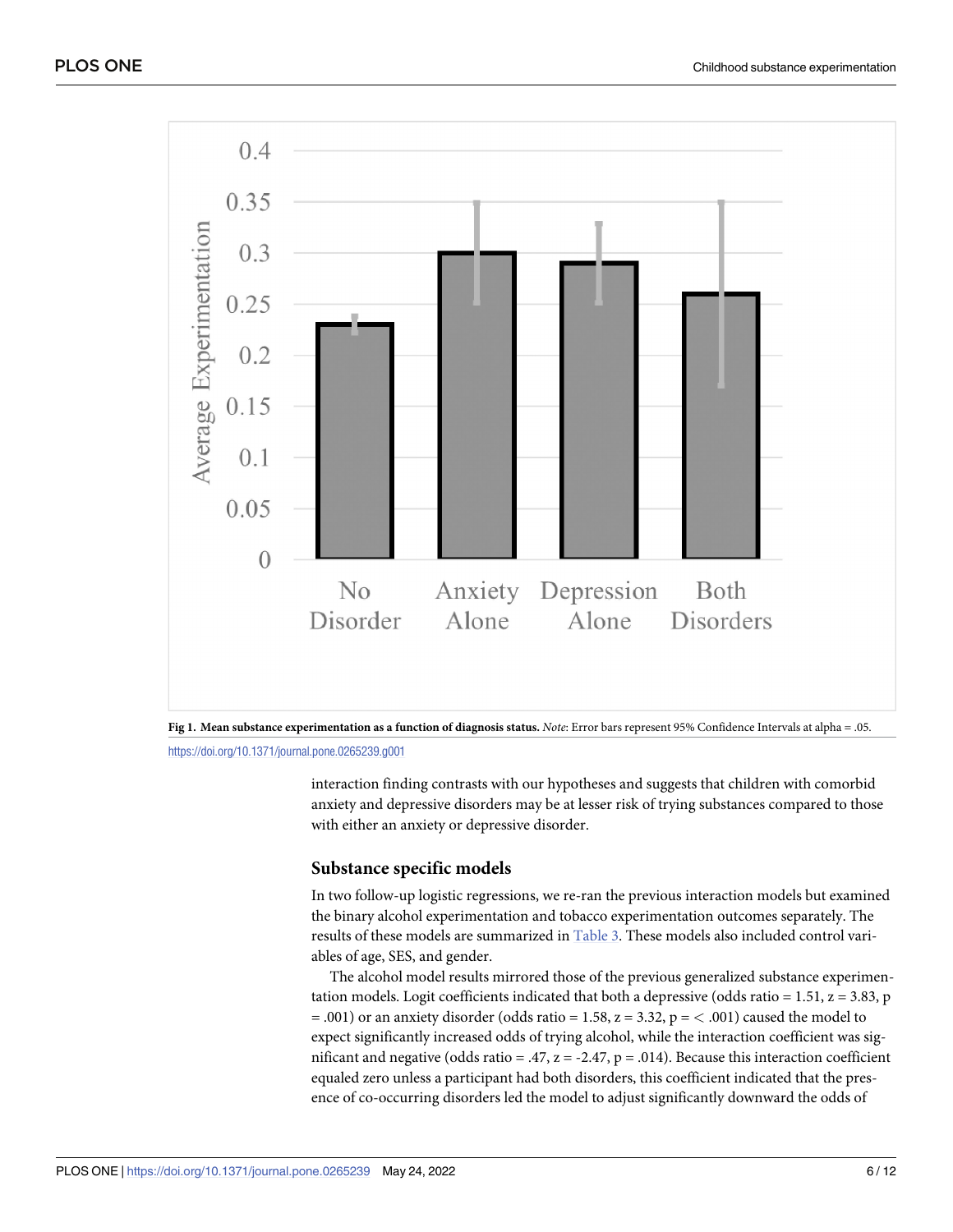| Predictor(s)             | Outcome                 | Estimate | Odds ratio | SE  | z       |       |
|--------------------------|-------------------------|----------|------------|-----|---------|-------|
| Model 4                  |                         |          |            |     |         |       |
| <b>Anxiety Diagnosis</b> | Alcohol Experimentation | .46      | 1.58       | .14 | 3.32    | .001  |
| Depressive Diagnosis     | Alcohol Experimentation | .42      | 1.51       | .11 | 3.83    | <.001 |
| Depressive x Anxiety     | Alcohol Experimentation | $-0.76$  | .47        | .31 | $-2.47$ | .014  |
| Model 5                  |                         |          |            |     |         |       |
| <b>Anxiety Diagnosis</b> | Tobacco Experimentation | 1.09     | 2.97       | .47 | 2.31    | .021  |
| Depressive Diagnosis     | Tobacco Experimentation | 1.21     | 3.37       | .33 | 3.66    | <.001 |
| Depressive x Anxiety     | Tobacco Experimentation | $-1.29$  | .28        | .91 | $-1.42$ | .157  |
|                          |                         |          |            |     |         |       |

<span id="page-6-0"></span>Table 3. Logistic regression follow-ups examining diagnostic status as a predictor of alcohol and tobacco experimentation separately.

*Note*: All models control for age, sex, and parent SES.

<https://doi.org/10.1371/journal.pone.0265239.t003>

experimentation among children with co-occurring disorders. To directly quantify the magnitude of these effects, the "model predict" package in R was used to convert these coefficients to expected probabilities. This output showed that a) children without any diagnosis had approximately a 23% probability of experimentation, b) children with a depressive (28.2%) or anxiety (31.3%) disorder had an increased probability of experimenting, and c) that children with both disorders had expected probabilities more similar to participants without a diagnosis (24.7%). These results mirror the mean-level findings presented in [Fig](#page-5-0) 1.

As shown in Table 3, the tobacco results also showed a significant increase in odds associated with depressive (odds ratio = 3.37, z = 3.66, p *<* .001) or anxiety disorders (odds ratio = 2.97,  $z = 2.31$ ,  $p = .021$ ). However, this model showed no significant interaction (odds ratio = .28,  $z = -1.42$ ,  $p = .157$ ). Directionally, this interaction effect mirrored the odds ratios in the previous models and also showed a larger relative magnitude. The coefficient did not reach significance, though, likely because of the much larger standard error in this model (see Table 3).

## **Discussion**

Within data drawn from the existing ABCD study, the present research examined ways in which affect-mediated disorders and substance experimentation interact early in development. The current findings suggest that children with either a depressive or anxiety disorder had an increased likelihood of experimenting with alcohol or tobacco. However, children with comorbid depressive and anxiety disorders were not more likely to experiment than children without either disorder (see [Fig](#page-5-0) 1).

Previous research has shown concurrent links between mental health problems and substance use in adolescence [[43](#page-11-0)], as well as links between early-life psychopathology and substance use disorders later in life [[34](#page-10-0)]. The present results extend this work by demonstrating links between psychopathology and substance consumption occurring as early as age nine. To our knowledge, the present results show some of the earliest links between mental health and substance use. In addition, the present experimentation main effects may help clarify mechanisms by which early-life mental health problems may impact future substance abuse. For instance, substance experimentation early in life has been linked to greater risk of substance abuse later in life [[15](#page-9-0)]. Thus, the current results should suggest to parents and caregivers who live with children experiencing mental health problems the importance of closely monitoring their children for early onset substance experimentation.

Also relevant to the present findings is the idea that, in adults, the causal or temporal relationship between affective psychopathology (e.g., depression) and substance-use disorders is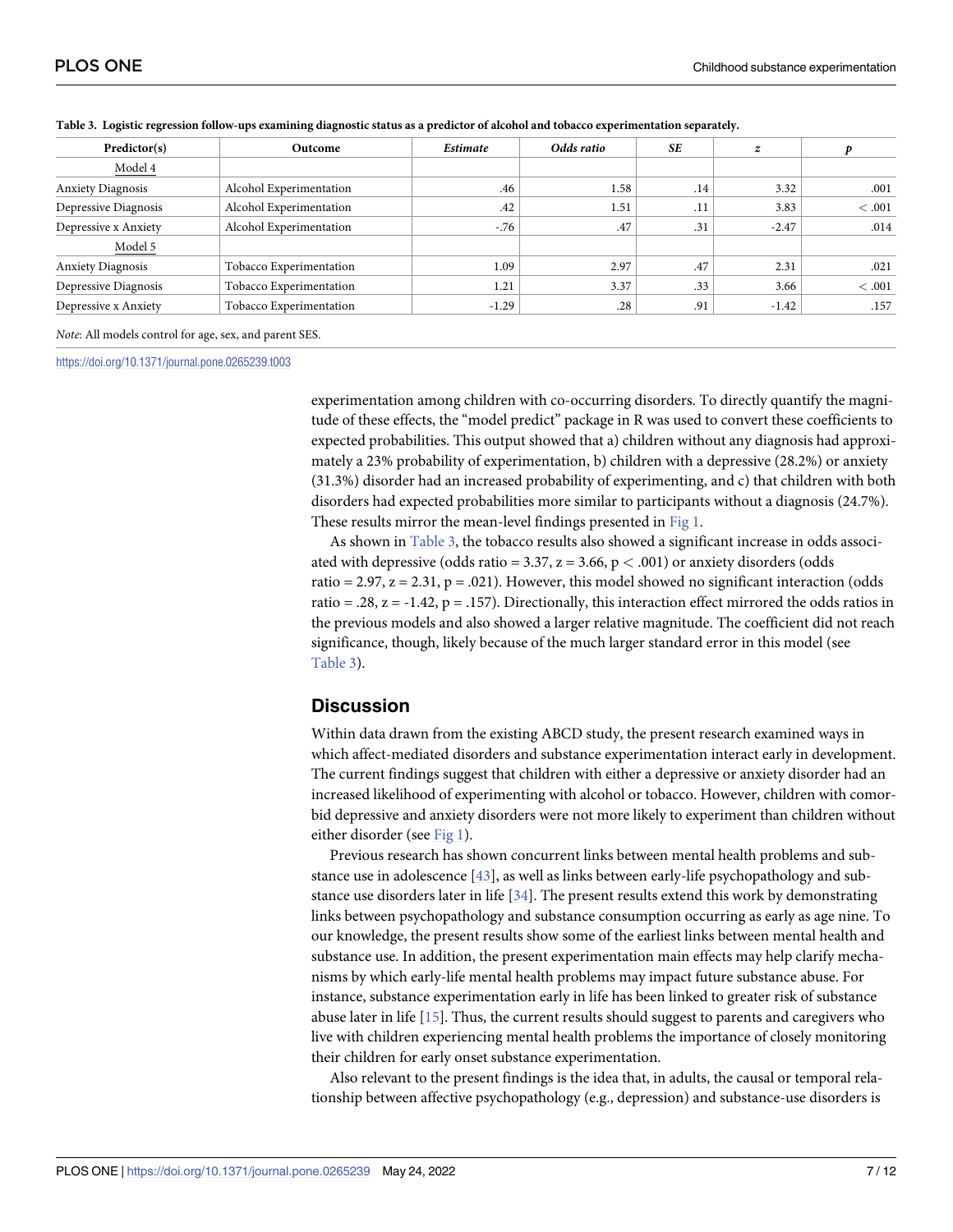<span id="page-7-0"></span>rather murky and often characterized as bidirectional [[44](#page-11-0)]. For instance, the psychological difficulties associated with affective disorders such as major depressive disorder can lead to escape-oriented substance use in adults [\[24\]](#page-10-0), but life difficulties and stressors caused by substance abuse may also contribute to the development of psychopathologies [[44](#page-11-0)]. However, given that the prevalence of *significant* substance consumption was very low in the current sample (e.g., just 0.2% of children reported drinking an entire beer in their lives), the present links between affective disorders and substance experimentation are not likely to originate from the life difficulties or stress caused by significant substance use. Thus, although the present findings cannot rule out third variables such as executive control or self-regulation ability impacting both substance experimentation and affective psychopathology, we can rule out the possibility that stress or life difficulties associated with addiction or heavy substance consumption are driving the present links between affective disorders and substance experimentation. From this perspective, the present main effects of depressive and anxiety disorder status may be in part due to some feature or byproduct of the affective disorder impacting the likelihood of substance exploration.

For adults, substance abuse may often be motivated by a desire to escape the psychological pain that is characteristic of affective disorders [[24](#page-10-0), [45](#page-11-0), [46](#page-11-0)]. The present results suggest that this desire to self-medicate may also be present in children. For instance, older children may observe their parents or other role models address personal suffering with substances and thereby associate substance use with distress reduction. Such ideas are consistent with previous research showing that substance use in teens can be mediated by a belief that substance consumption (e.g., smoking cigarettes) may reduce negative affect [\[30\]](#page-10-0). Research has also shown that a desire to escape negative feelings can mediate substance use as early as elementary school [\[31\]](#page-10-0). Thus, there are theoretical and empirical reasons to expect that depressive and anxiety disorders may represent important risk factors for substance consumption, even in children.

Although our results show positive associations between affective disorders and substance experimentation and are thus consistent with existing data and theory, it is more difficult to explain the current suppressive interaction where children with either a depressive or anxiety disorder showed increased experimentation, while children with co-occurring disorders did not show a further increased experimentation. Adults with comorbid affective disorders, also known as serious mental illnesses (SMI), have shown higher rates of substance use disorders [\[25,](#page-10-0) [47\]](#page-11-0). However, we show the opposite pattern among children in the present study, where children with co-occurring disorders (or SMI) were not more likely to experiment with substances than mentally healthy children. Given our findings, as well as the previously discussed theoretical and empirical reasons to expect that experimentation in children is related to a desire to escape suffering, it becomes plausible that this experimentation suppression effect may be related to the different social contexts in which adults and children tend to use substances. Among adults, substance consumption outside of social contexts is a common and important risk factor for addiction, while youth appear to be unlikely to engage in substance use on their own [\[48\]](#page-11-0). However, children often experiment with drugs in social contexts [[48](#page-11-0)], and often young people obtain substances via peer interaction [\[49\]](#page-11-0). In this way, substance experimentation in children may be a more socially modulated activity than substance use in adulthood.

Given the potential for social modulation of substance experimentation in children, one possible explanation for our suppression results could be that children experiencing SMI tend to interact with peers less frequently than children with depression or anxiety alone. In this way, children with SMI may be less likely to be socially exposed to drugs and alcohol. Myriad studies have linked early life mental illness severity to social isolation. In a study of fifth graders, for example, [\[50\]](#page-11-0) found that children with comorbid depression and anxiety experienced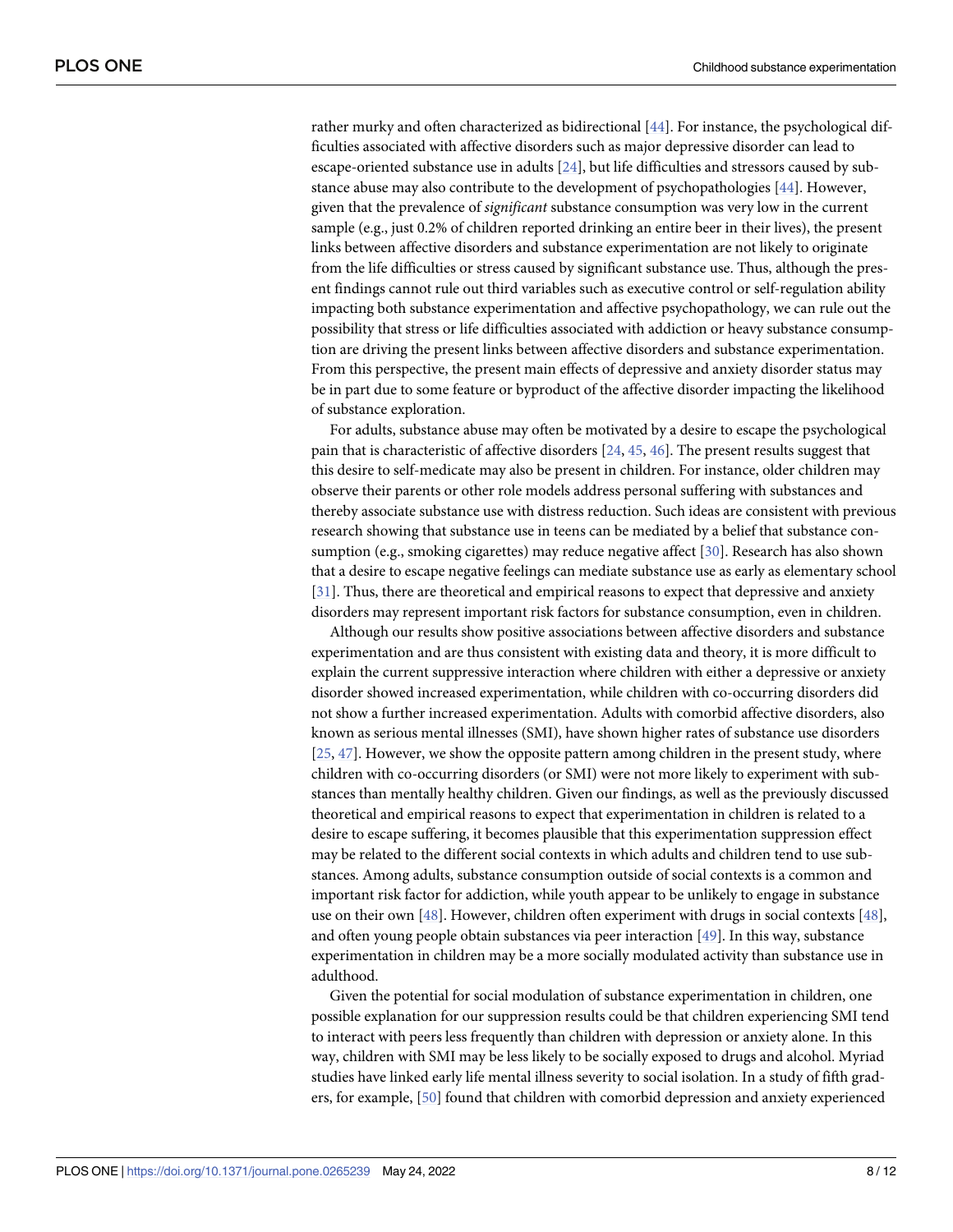<span id="page-8-0"></span>impaired peer relations and social behavior. These children were also more withdrawn as well as socially rejected by peers [[50](#page-11-0)]. Importantly, [\[51\]](#page-11-0) reported that children with comorbid anxiety and depression were more socially withdrawn than children without SMI. Such findings are consistent with the notion that children with more severe mental health problems may have smaller social circles and experience more social rejection [[52](#page-11-0)] and may therefore have fewer opportunities to experiment with substances than children with less severe mental illness. In sum, children with comorbid depression and anxiety may experience social isolation, leading to less socially mediated substance experimentation.

The present study has several strengths, such as a large representative sample, measurement techniques that have shown strong reliability, and an ability to examine links between affective disorders and substance use at quite early ages. A limitation of the present study, however, is our reliance on cross-sectional data. To study substance experimentation as early in childhood as possible, however, such a data structure was acceptable. It should be noted that although we have framed the present causal arrow between childhood psychopathologies and substance experimentation as originating—at least partially—from the emotional suffering associated with depressive and anxiety disorders, the current cross-sectional methods cannot rule out third variables, including risk factors that could simultaneously contribute to the development of both mental health problems and substance experimentation tendencies [[53](#page-11-0)]. However, we show that our effects remain significant after controlling for SES, an environmental factor strongly associated with early life stress [[54](#page-11-0), [55](#page-11-0)].

# **Conclusion**

We present novel evidence for a positive association between mental health problems and substance experimentation in childhood, as well as some evidence of an attenuation of this association among children with the most severe psychological difficulties (i.e., comorbid depression and anxiety).

#### **Author Contributions**

**Conceptualization:** Robert J. Klein. **Data curation:** Robert J. Klein. **Formal analysis:** Robert J. Klein. **Funding acquisition:** Robert J. Klein. **Investigation:** Robert J. Klein. **Methodology:** Robert J. Klein. **Project administration:** Robert J. Klein. **Resources:** Robert J. Klein. **Software:** Robert J. Klein. **Supervision:** Robert J. Klein. **Validation:** Robert J. Klein. **Visualization:** Robert J. Klein. **Writing – original draft:** Robert J. Klein, Joseph A. Gyorda. **Writing – review & editing:** Robert J. Klein, Joseph A. Gyorda, Nicholas C. Jacobson.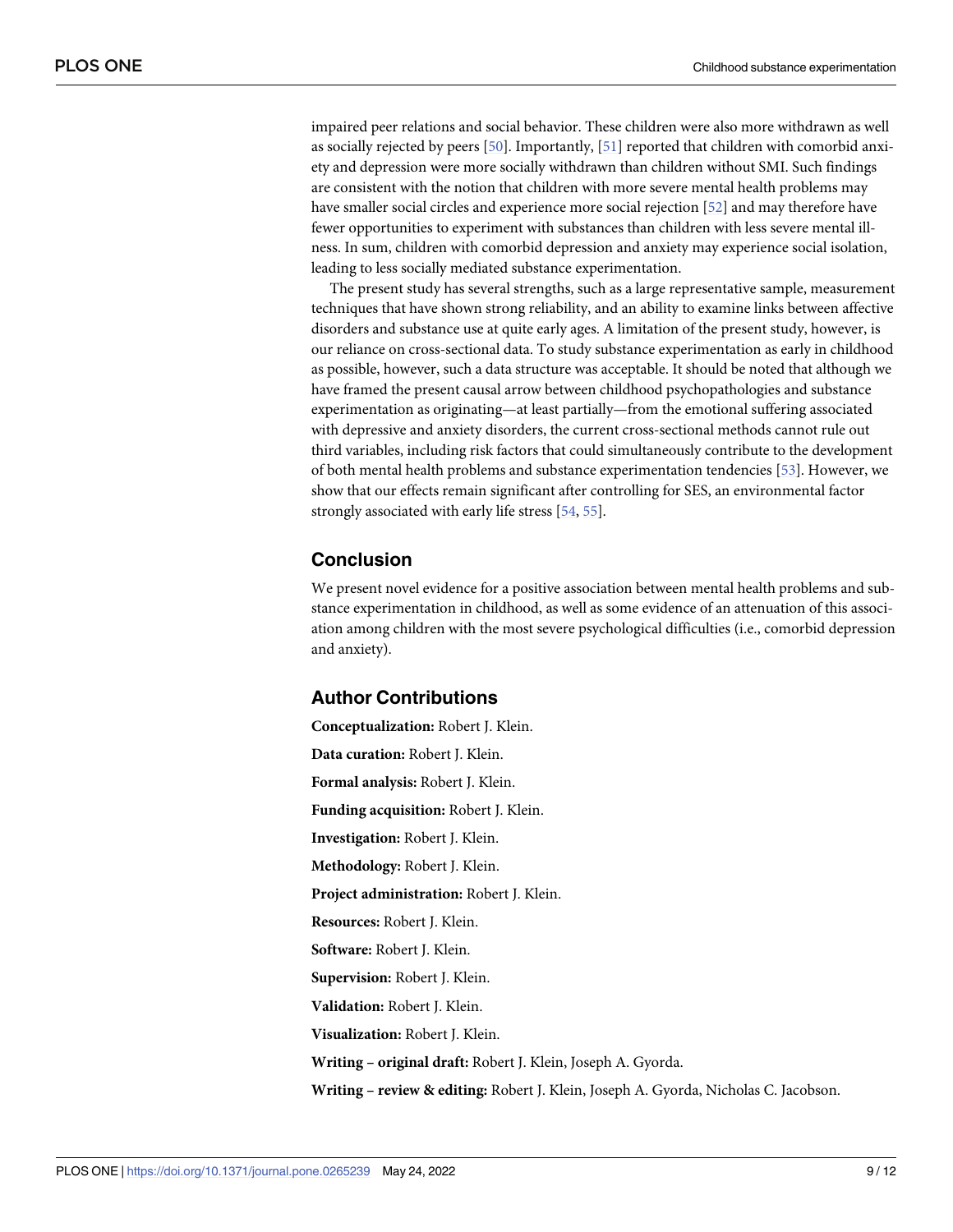## <span id="page-9-0"></span>**References**

- **[1](#page-0-0).** Jones C. M., Mack K. A., & Paulozzi L. J. (2013). Pharmaceutical overdose deaths, United States, 2010. The Journal of the American Medical Association, 309(7), 657–659. [https://doi.org/10.1001/](https://doi.org/10.1001/jama.2013.272) [jama.2013.272](https://doi.org/10.1001/jama.2013.272) PMID: [23423407](http://www.ncbi.nlm.nih.gov/pubmed/23423407)
- **[2](#page-0-0).** World Health Organization (2018). Global Health Estimates 2016: Disease burden by Cause, Age, Sex, by Country and by Region, 2000–2016. Geneva. [https://www-who-int.dartmouth.idm.oclc.org/](https://www-who-int.dartmouth.idm.oclc.org/healthinfo/global_burden_disease/estimates/en/index1.html) [healthinfo/global\\_burden\\_disease/estimates/en/index1.html.](https://www-who-int.dartmouth.idm.oclc.org/healthinfo/global_burden_disease/estimates/en/index1.html)
- **[3](#page-0-0).** Kranzler H. R., & Soyka M. (2018). Diagnosis and pharmacotherapy of alcohol use disorder: A review. JAMA, 320(8), 815–824. <https://doi.org/10.1001/jama.2018.11406> PMID: [30167705](http://www.ncbi.nlm.nih.gov/pubmed/30167705)
- **[4](#page-0-0).** Frenk S. M., Porter K. S., & Paulozzi L. (2015). Prescription opioid analgesic use among adults: United states, 1999–2012. U.S. Department of Health and Human Services, Centers for Disease Control and Prevention, National Center for Health Statistics.
- **[5](#page-0-0).** Cerdá M., Mauro C., Hamilton A., Levy N. S., Santaella-Tenorio J., Hasin D., et al. (2020). Association between recreational marijuana legalization in the United States and changes in marijuana use and cannabis use disorder from 2008 to 2016. JAMA Psychiatry, 77(2), 165–171. [https://doi.org/10.1001/](https://doi.org/10.1001/jamapsychiatry.2019.3254) [jamapsychiatry.2019.3254](https://doi.org/10.1001/jamapsychiatry.2019.3254) PMID: [31722000](http://www.ncbi.nlm.nih.gov/pubmed/31722000)
- **[6](#page-0-0).** Afuseh E., Pike C. A., & Oruche U. M. (2020). Individualized approach to primary prevention of substance use disorder: Age-related risks. Substance Abuse Treatment, Prevention, and Policy, 15(1), 58. <https://doi.org/10.1186/s13011-020-00300-7> PMID: [32795372](http://www.ncbi.nlm.nih.gov/pubmed/32795372)
- **[7](#page-0-0).** Griffin K. W., & Botvin G. J. (2010). Evidence-based interventions for preventing substance use disorders in adolescents. Child and Adolescent Psychiatric Clinics of North America, 19(3), 505–526. <https://doi.org/10.1016/j.chc.2010.03.005> PMID: [20682218](http://www.ncbi.nlm.nih.gov/pubmed/20682218)
- **8.** Gray K. M., & Squeglia L. M. (2018). Research Review: What have we learned about adolescent substance use?. Journal of Child Psychology and Psychiatry, 59(6), 618–627. [https://doi.org/10.1111/jcpp.](https://doi.org/10.1111/jcpp.12783) [12783](https://doi.org/10.1111/jcpp.12783) PMID: [28714184](http://www.ncbi.nlm.nih.gov/pubmed/28714184)
- **[9](#page-0-0).** Lize S. E., Iachini A. L., Tang W., Tucker J., Seay K. D., Clone S., et al. (2017). A meta-analysis of the effectiveness of interactive middle school cannabis prevention programs. Prevention Science, 18(1), 50–60. <https://doi.org/10.1007/s11121-016-0723-7> PMID: [27785662](http://www.ncbi.nlm.nih.gov/pubmed/27785662)
- **[10](#page-0-0).** Santisteban D. A., Coatsworth J. D., Perez-Vidal A., Kurtines W. M., Schwartz S. J., LaPerriere A., & et al. (2003). Efficacy of brief strategic family therapy in modifying Hispanic adolescent behavior problems and substance use. Journal of Family Psychology, 17(1), 121. [https://doi.org/10.1037/0893-3200.](https://doi.org/10.1037/0893-3200.17.1.121) [17.1.121](https://doi.org/10.1037/0893-3200.17.1.121) PMID: [12666468](http://www.ncbi.nlm.nih.gov/pubmed/12666468)
- **[11](#page-1-0).** Sussman S., Dent C. W., & Stacy A. W. (2002). Project Towards No Drug Abuse: A review of the findings and future directions. American Journal of Health Behavior, 26(5), 354–365. [https://doi.org/10.](https://doi.org/10.5993/ajhb.26.5.4) [5993/ajhb.26.5.4](https://doi.org/10.5993/ajhb.26.5.4) PMID: [12206445](http://www.ncbi.nlm.nih.gov/pubmed/12206445)
- **[12](#page-1-0).** Bishop T. F., Seirup J. K., Pincus H. A., & Ross J. S. (2016). Population of US practicing psychiatrists declined, 2003–13, which may help explain poor access to mental health care. Health Affairs, 35(7), 1271–1277. <https://doi.org/10.1377/hlthaff.2015.1643> PMID: [27385244](http://www.ncbi.nlm.nih.gov/pubmed/27385244)
- **[13](#page-1-0).** Grant B. F., & Dawson D. A. (1997). Age at onset of alcohol use and its association with DSM-IV alcohol abuse and dependence: results from the National Longitudinal Alcohol Epidemiologic Survey. Journal of substance abuse, 9, 103–110. [https://doi.org/10.1016/s0899-3289\(97\)90009-2](https://doi.org/10.1016/s0899-3289%2897%2990009-2) PMID: [9494942](http://www.ncbi.nlm.nih.gov/pubmed/9494942)
- **[14](#page-1-0).** DeWitt D. J., Adlaf E. M., Offord D. R., & Ogborne A. C. (2000). Age at first alcohol use: a risk factor for the development of alcohol disorders. American Journal of Psychiatry, 157(5), 745-750. [https://doi.org/](https://doi.org/10.1176/appi.ajp.157.5.745) [10.1176/appi.ajp.157.5.745](https://doi.org/10.1176/appi.ajp.157.5.745) PMID: [10784467](http://www.ncbi.nlm.nih.gov/pubmed/10784467)
- **[15](#page-6-0).** Gustavson D. E., Stallings M. C., Corley R. P., Miyake A., Hewitt J. K., & Friedman N. P. (2017). Executive functions and substance use: Relations in late adolescence and early adulthood. Journal of Abnormal Psychology, 126(2), 257–270. <https://doi.org/10.1037/abn0000250> PMID: [28045282](http://www.ncbi.nlm.nih.gov/pubmed/28045282)
- **[16](#page-1-0).** Jackson C., Ennett S. T., Dickinson D. M., & Bowling J. M. (2013). Attributes that differentiate children who sip alcohol from abstinent peers. Journal of youth and adolescence, 42(11), 1687–1695. [https://](https://doi.org/10.1007/s10964-012-9870-8) [doi.org/10.1007/s10964-012-9870-8](https://doi.org/10.1007/s10964-012-9870-8) PMID: [23224982](http://www.ncbi.nlm.nih.gov/pubmed/23224982)
- **[17](#page-1-0).** Center for Behavioral Health Statistics and Quality (2015). Behavioral health trends in the United States: Results from the 2014 National Survey on Drug Use and Health. HHS Publication No. SMA 15– 4927, NSDUH Series H-50. Substance Abuse and Mental Health Services Administration (US).
- **[18](#page-1-0).** Wu P., Hoven C. W., Liu X., Cohen P., Fuller C. J., & Shaffer D. (2004). Substance use, suicidal ideation and attempts in children and adolescents. Suicide & Life-Threatening Behavior, 34(4), 408-420. <https://doi.org/10.1521/suli.34.4.408.53733> PMID: [15585462](http://www.ncbi.nlm.nih.gov/pubmed/15585462)
- **[19](#page-1-0).** Abraham H. D., & Fava M. (1999). Order of onset of substance abuse and depression in a sample of depressed outpatients. Comprehensive Psychiatry, 40(1), 44–50. [https://doi.org/10.1016/s0010-440x](https://doi.org/10.1016/s0010-440x%2899%2990076-7) [\(99\)90076-7](https://doi.org/10.1016/s0010-440x%2899%2990076-7) PMID: [9924877](http://www.ncbi.nlm.nih.gov/pubmed/9924877)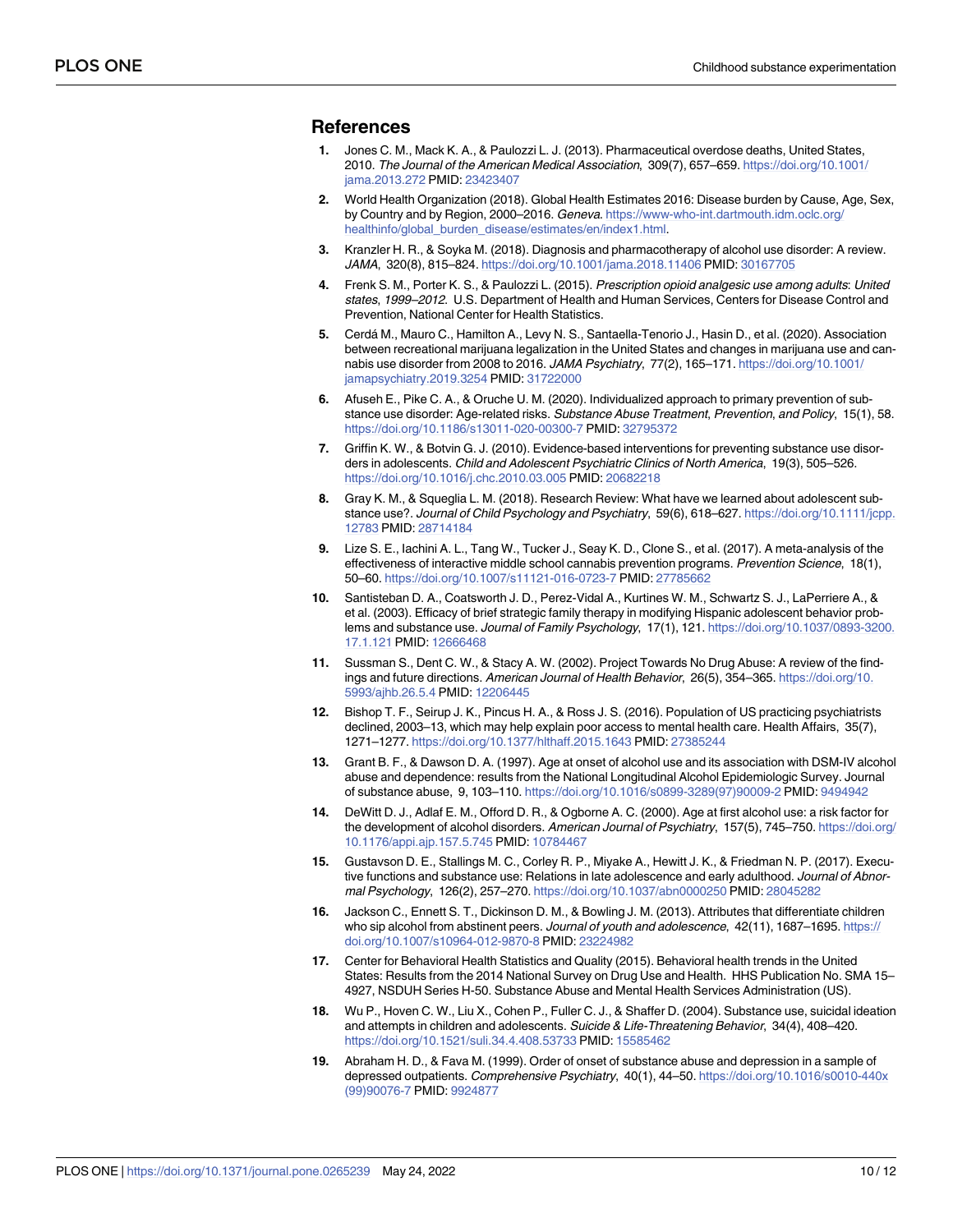- <span id="page-10-0"></span>**20.** Christie K. A., Burke J. D., Regier D. A., Rae D. S., Boyd J. H., & Locke B. Z. (1988). Epidemiologic evidence for early onset of mental disorders and higher risk of drug abuse in young adults. American Journal of Psychiatry, 145(8), 971–975. <https://doi.org/10.1176/ajp.145.8.971> PMID: [3394882](http://www.ncbi.nlm.nih.gov/pubmed/3394882)
- **21.** Deas-Nesmith D., Brady K. T., & Campbell S. (1998). Comorbid Substance Use and Anxiety Disorders in Adolescents. Journal of Psychopathology and Behavioral Assessment, 20 (2), 139–148.
- **22.** Kessler R. C., Nelson C. B., McGonagle K. A., Edlund M. J., Frank R. G., & Leaf P. J. (1996). The epidemiology of co-occurring addictive and mental disorders: Implications for prevention and service utilization. American Journal of Orthopsychiatry, 66(1), 17–31. <https://doi.org/10.1037/h0080151> PMID: [8720638](http://www.ncbi.nlm.nih.gov/pubmed/8720638)
- **23.** Kushner M. G., Sher K. J., & Beitman B. D. (1990). The relation between alcohol problems and the anxiety disorders. American Journal of Psychiatry, 147, 685–695. <https://doi.org/10.1176/ajp.147.6.685> PMID: [2188513](http://www.ncbi.nlm.nih.gov/pubmed/2188513)
- **[24](#page-7-0).** Turner S., Mota N., Bolton J., & Sareen J. (2018). Self-medication with alcohol or drugs for mood and anxiety disorders: A narrative review of the epidemiological literature. Depression and anxiety, 35(9), 851–860. <https://doi.org/10.1002/da.22771> PMID: [29999576](http://www.ncbi.nlm.nih.gov/pubmed/29999576)
- **[25](#page-1-0).** Burns L., Teesson M., & O'Neill K. (2005). The impact of comorbid anxiety and depression on alcohol treatment outcomes. Addiction, 100(6), 787–796. <https://doi.org/10.1111/j.1360-0443.2005.001069.x> PMID: [15918809](http://www.ncbi.nlm.nih.gov/pubmed/15918809)
- **26.** Merikangas K.R., Mehta R.L., Molnar B.E., Walters E.E., Swendsen J.D., Aguilar-Gaziola S., et al. (1998). Comorbidity of substance use disorders with mood and anxiety disorders: results of the international consortium in psychiatric epidemiology. Addict. Behav. 23(6), 893–907. [https://doi.org/10.1016/](https://doi.org/10.1016/s0306-4603%2898%2900076-8) [s0306-4603\(98\)00076-8](https://doi.org/10.1016/s0306-4603%2898%2900076-8) PMID: [9801724](http://www.ncbi.nlm.nih.gov/pubmed/9801724)
- **[27](#page-1-0).** Swendsen J.D. & Merikangas K.R. (2000). The comorbidity of depression and substance use disorders. Clin. Psychol. Rev. 20 (2), 173–189. [https://doi.org/10.1016/s0272-7358\(99\)00026-4](https://doi.org/10.1016/s0272-7358%2899%2900026-4) PMID: [10721496](http://www.ncbi.nlm.nih.gov/pubmed/10721496)
- **[28](#page-1-0).** Barlow D. H., Farchione T. J., Bullis J. R., Gallagher M. W., Murray-Latin H., Sauer-Zavala S., et al. (2017). The Unified Protocol for Transdiagnostic Treatment of Emotional Disorders Compared with Diagnosis-Specific Protocols for Anxiety Disorders: A Randomized Clinical Trial. JAMA Psychiatry, 74 (9), 875–884. <https://doi.org/10.1001/jamapsychiatry.2017.2164> PMID: [28768327](http://www.ncbi.nlm.nih.gov/pubmed/28768327)
- **[29](#page-1-0).** Sloan E., Hall K., Moulding R., Bryce S., Mildred H., & Staiger P. K. (2017). Emotion regulation as a transdiagnostic treatment construct across anxiety, depression, substance, eating and borderline personality disorders: A systematic review. Clinical Psychology Review, 57, 141-163. [https://doi.org/10.](https://doi.org/10.1016/j.cpr.2017.09.002) [1016/j.cpr.2017.09.002](https://doi.org/10.1016/j.cpr.2017.09.002) PMID: [28941927](http://www.ncbi.nlm.nih.gov/pubmed/28941927)
- **[30](#page-2-0).** Miller S., Pike J., Stacy A. W., Xie B., & Ames S. L. (2017). Negative affect in at-risk youth: Outcome expectancies mediate relations with both regular and electronic cigarette use. Psychology of Addictive Behaviors, 31(4), 457–464. <https://doi.org/10.1037/adb0000272> PMID: [28383934](http://www.ncbi.nlm.nih.gov/pubmed/28383934)
- **[31](#page-7-0).** Wills T. A., Sandy J. M., & Yaeger A. M. (2001). Time perspective and early-onset substance use: A model based on stress-coping theory. Psychology of addictive behaviors, 15(2), 118-125. [https://doi.](https://doi.org/10.1037//0893-164x.15.2.118) [org/10.1037//0893-164x.15.2.118](https://doi.org/10.1037//0893-164x.15.2.118) PMID: [11419227](http://www.ncbi.nlm.nih.gov/pubmed/11419227)
- **[32](#page-2-0).** Compton S. N., Burns B. J., Egger H. L., & Robertson E. (2002). Review of the evidence base for treatment of childhood psychopathology: Internalizing disorders. Journal of Consulting and Clinical Psychology, 70(6), 1240–1266. <https://doi.org/10.1037//0022-006x.70.6.1240> PMID: [12472300](http://www.ncbi.nlm.nih.gov/pubmed/12472300)
- **[33](#page-2-0).** King S. M., Iacono W. G., & McGue M. (2004). Childhood externalizing and internalizing psychopathology in the prediction of early substance use. Addiction, 99(12), 1548–1559. [https://doi.org/10.1111/j.](https://doi.org/10.1111/j.1360-0443.2004.00893.x) [1360-0443.2004.00893.x](https://doi.org/10.1111/j.1360-0443.2004.00893.x) PMID: [15585046](http://www.ncbi.nlm.nih.gov/pubmed/15585046)
- **[34](#page-2-0).** Traube D. E., James S., Zhang J., & Landsverk J. (2012). A national study of risk and protective factors for substance use among youth in the child welfare system. Addictive Behaviors, 37(5), 641–650. <https://doi.org/10.1016/j.addbeh.2012.01.015> PMID: [22321315](http://www.ncbi.nlm.nih.gov/pubmed/22321315)
- **[35](#page-2-0).** Essau C. A., Lewinsohn P. M., Lim J. X., Ho M. R., & Rohde P. (2018). Incidence, recurrence and comorbidity of anxiety disorders in four major developmental stages. Journal of Affective Disorders, 228, 248–253. <https://doi.org/10.1016/j.jad.2017.12.014> PMID: [29304469](http://www.ncbi.nlm.nih.gov/pubmed/29304469)
- **[36](#page-2-0).** Cooper C. E., Crosnoe R., Suizzo M. A., & Pituch K. A. (2010). Poverty, race, and parental involvement during the transition to elementary school. Journal of Family Issues, 31(7), 859-883.
- **[37](#page-2-0).** Conger R. D., Conger K. J., & Martin M. J. (2010). Socioeconomic status, family processes, and individual development. Journal of Marriage and Family, 72(3), 685-704. [https://doi.org/10.1111/j.1741-3737.](https://doi.org/10.1111/j.1741-3737.2010.00725.x) [2010.00725.x](https://doi.org/10.1111/j.1741-3737.2010.00725.x) PMID: [20676350](http://www.ncbi.nlm.nih.gov/pubmed/20676350)
- **[38](#page-3-0).** Garavan H., Bartsch H., Conway K., Decastro A., Goldstein R. Z., Heeringa S., et al. (2018). Recruiting the ABCD sample: design considerations and procedures. Developmental cognitive neuroscience, 32, 16–22. <https://doi.org/10.1016/j.dcn.2018.04.004> PMID: [29703560](http://www.ncbi.nlm.nih.gov/pubmed/29703560)